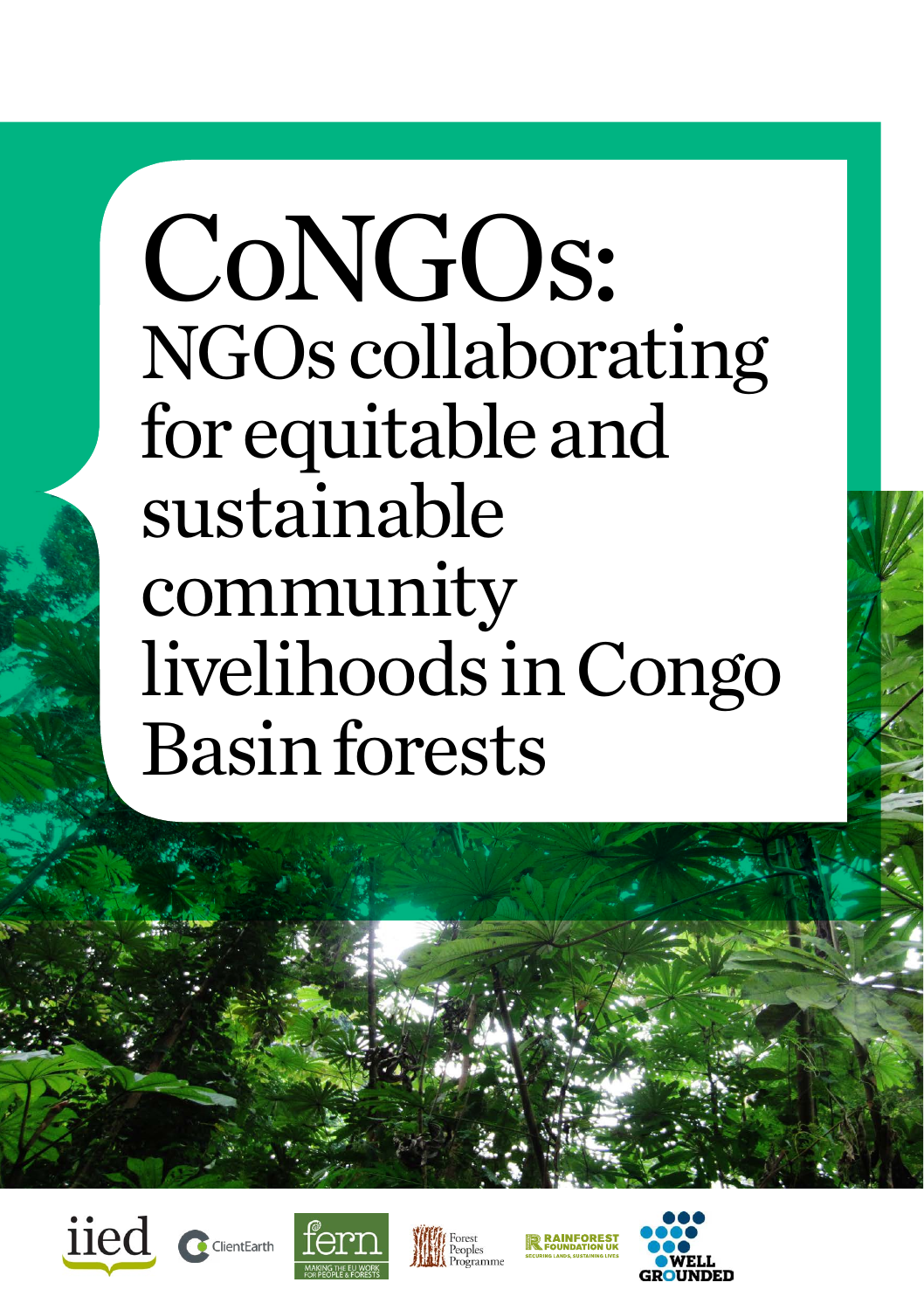# In brief

Countries in the Congo Basin are at a crossroads in managing their lands and forests. Governments in the region have the ambition to transform their countries to 'emerging economy' status within the next two decades, and national strategies aiming for economic growth focus on the exploitation of natural resources including forests, and the rapid development of agribusiness and energy infrastructures, often at large scale.

But the huge number of small scale producers, working on farms and in the forest, whose economic aspirations might unleash much more equitable and sustainable growth, are not adequately supported. Community forestry has been one avenue through which stakeholders in the Congo Basin have sought to support participatory sustainable resource management and development. However, "community forestry" is also a contested idea. There is an urgent need, not only to clarify, recognise and secure customary rights of forest-dependent communities, but to ensure that policies and laws as well as services aiming at supporting implementation offer real opportunity for those communities to participate in, and contribute to, sustainable economic progress in line with their own development visions.

# **Outputs**

This project will work directly with a range of key stakeholders in forest dependent communities, such as forest and farm producers, indigenous peoples, and women groups, to help build the foundations for a more inclusive and equal forest and land use sector in the Congo Basin. The project is designed to contribute to achieving the anticipated impact of the DFID "Improving Livelihoods and Land Use in the Congo Basin Forests (ILLUCBF)" programme to support the development of sustainable and secure community livelihoods in the Congo Basin. Over a period of three years this initiative will pursue country specific actions and regional learning exchanges to achieve the following outputs:

1. Improved evidence on viable options for community forestry, including strengthening of rights, generated and verified by relevant stakeholders in the Congo Basin countries.

2. Stronger capacity of community organisations to pursue resource rights security and commercial forest and farm production options, and articulate policy changes in national forest governance and land use planning processes.

3. More effective policy engagement and implementation in support of sustainable and profitable community forestry through collaboration of rights-holders, civil society organisations and national institutions in subnational, national, regional and international policy processes.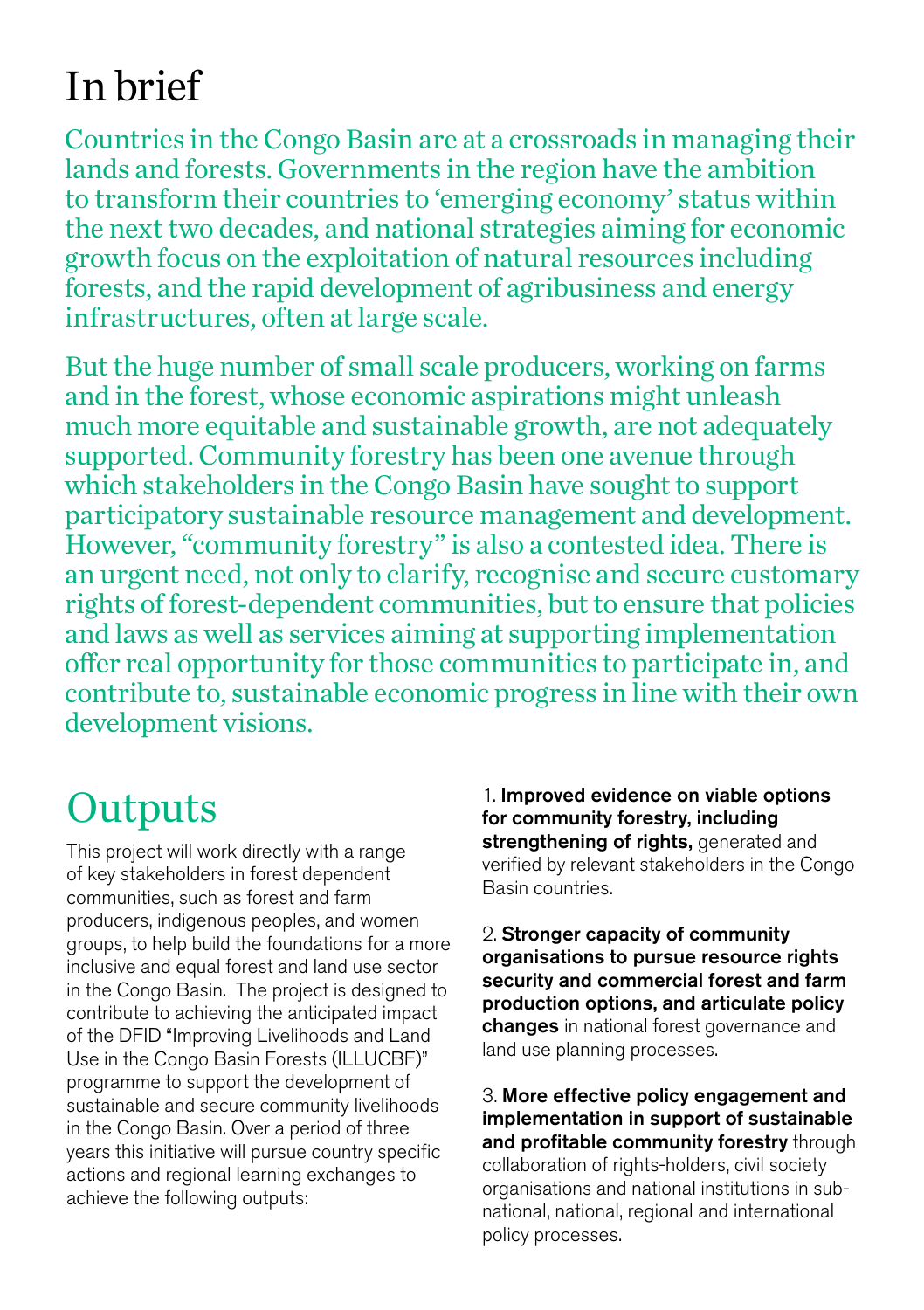# Who's who

The consortium includes organisations with combined expertise to provide a solid basis for work with communities in the Congo Basin.

#### International Institute for Environment and Development (IIED)

As lead organisation for this project IIED brings much relevant experience. It combines inquiry, research and collaborative action, generating robust evidence and know-how that is informed by a grounded practical perspective. Partnership is at the heart of IIED's approach: it has built lasting partnerships with local communities and organisations in more than 60 countries, based on mutual learning and shared goals, and with a strong track record of innovation and impact. This includes experience of working with socially excluded groups in both urban and rural environments and in the context of policy and rights based approaches. More recently, IIED has taken steps to improve its expertise on gender. In 2016 it made a range of changes in response to a gender audit in 2015, improving gender equality issues within the institute itself as well as improving gender mainstreaming across IIED's programmes of work.

### ClientEarth

ClientEarth concentrates on legal and policy reform issues, and will contribute to implementation in the Republic of Congo and Gabon with a view to build the legal capacity of civil society to participate in law and policy reforms around community forestry and communities rights. It will work closely with local and national civil society partners.

#### Fern

Fern excels at strengthening CSO and community engagement in policy processes related to land tenure and forest governance. Fern's interventions in the project will focus primarily on three countries: Central African Republic, Cameroon and the Republic of Congo. It will also run some activities in Gabon and enable the project to include Gabonese

stakeholders in some regional and international activities. Specific attention will be given by Fern to the participation of women in political processes.

#### Forest Peoples Programme (FPP)

FPP will focus in particular on legal and logistical support at the community-level, in three countries: Central African Republic, Republic of Congo and Cameroon. Building on FPP's existing work with communities (including indigenous peoples and other local communities), FPP will work to: develop inclusive, participatory and accountable community level governance; strengthen communities' knowledge of, and capacity to claim, their tenure and resource rights; participate effectively in land use planning and law reform processes; and pursue communityled development, including community forestry where desired.

### Rainforest Foundation UK (RFUK)

RFUK has strong experience in the Congo Basin and will contribute in two main areas: (1) Bringing about the finalisation and adoption of the legal texts and manuals of procedure for community forestry in CAR and completing the preliminary work in locations to test these, in conjunction with the CAR authorities. (2) Building on RFUK's experience in the region, provide input, expertise and information on community mapping, and its use as a basis for both community forest development and wider integrated land-planning initiatives.

### Well Grounded

Well Grounded will focus particularly on organisational development of civil society organisations and community based forest organisations. Organisations can be formal or informal, officially recognised or not, but they are the spaces in which people come together to make things happen and their effectiveness will largely determine the overall impact of the initiative. Well Grounded bring strong expertise and partnerships in the Congo Basin on these issues.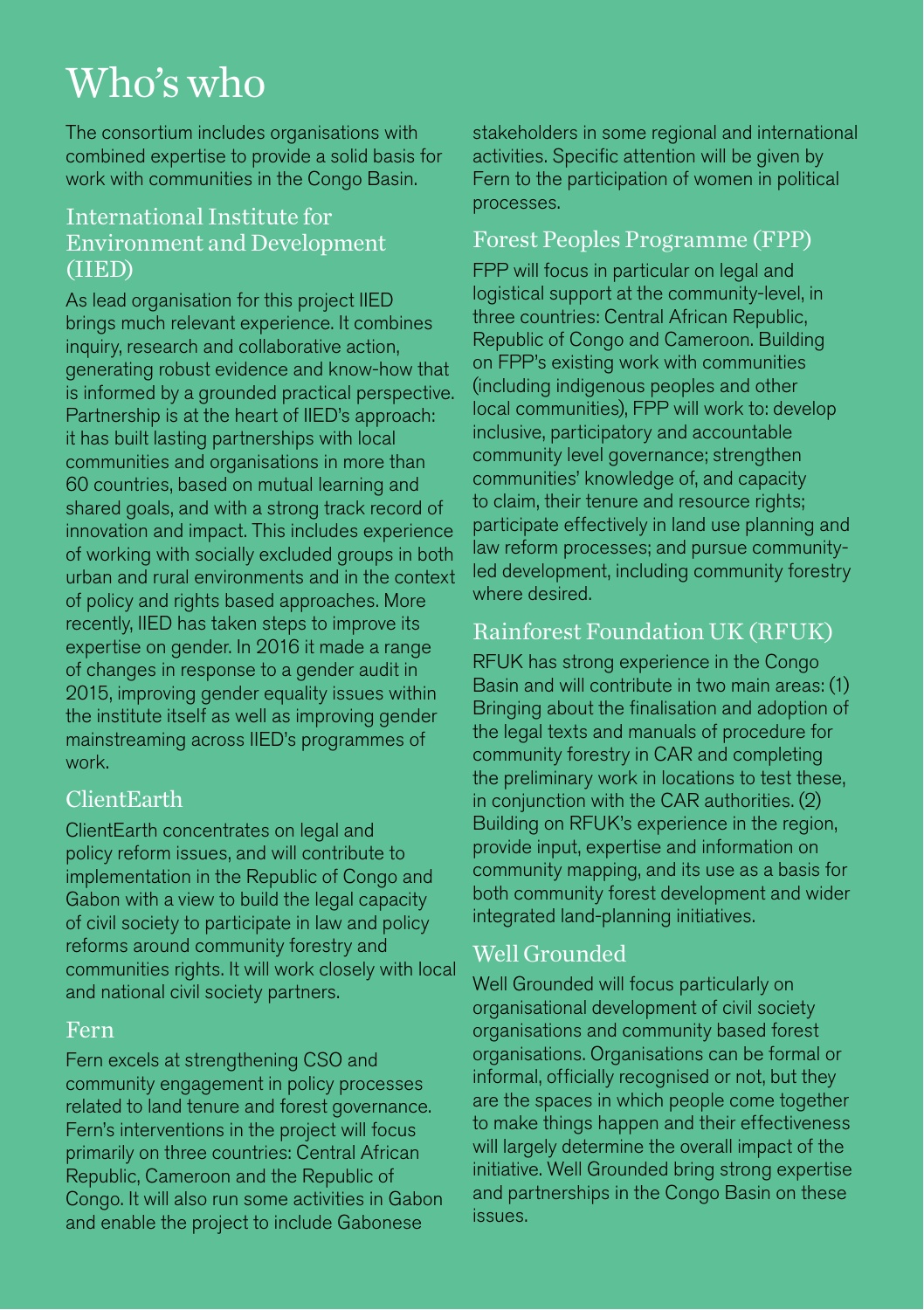The consortium members named above also work with in-country partners, as follows:

Association OKANI. OKANI is a community-based indigenous NGO located in the east region of Cameroon, staffed by a small team and governed by a committee of Baka peoples. OKANI works to secure the rights and promote sustainable livelihoods of indigenous communities in Cameroon's forests.

### Centre for Environment and

Development (CED). CED has been a partner of Fern and IIED for more than 10 years and is one of the leading civil society organisations with a long term experience in the forest and land use sector in Cameroon. CED has carried out numerous research projects, led various forest related campaigns and supported other smaller emerging CSOs in Cameroon.

#### Centre pour l'Information Environnementale et le Développement Durable (CIEDD).

Since 2010, CIEDD has been actively involved in awareness raising and providing information on the FLEGT VPA to local and indigenous communities and lobbying decision makers to advance forest governance.

### Comptoir Juridique Junior (CJJ).

CJJ is a Congolese NGO created in 2000 by junior lawyers in response to widespread lack of legal rights awareness, various human rights violations, mistrust towards legal and political institutions as well as challenges in the governance of natural resources. Its aim is to enhance communities' understanding of the law to enable them to defend their human rights, effectively monitor good governance of natural resources and development of public policies that are necessary for their well-being.

#### Forum pour la Gouvernance et les Droits de l'Homme (FGDH). FGDH is

located in Brazzaville, in the Republic of Congo and works with forest communities at the national level. As well as conducting participatory research and advocacy involving forest communities from around Congo, FGDH are a key player in the civil society platform for the national REDD and FLEGT-VPA processes.

### Institut Africain pour le Développement Economique et Social

(INADES). Inades-Formation Cameroon is an NGO that has been recognised as a National Association since 1994. INADES' work aims to improve the socio-economic self-reliance of rural populations, placing an emphasis on the participation of women and ethnic minorities in the development process of their communities. INADES advocates for an egalitarian and supportive society in Cameroon.

#### Organisation pour le Développement et les Droits Humains au Congo

(ODDHC). ODDHC is a national NGO that promotes peace, nonviolence and reconciliation in Congo. They will work with FPP at the local level to raise awareness and support in at least two communities in the Sangha region (Kabo and Pokola) in order to increase their access to land and resources as well as build participatory processes to claim their rights.

#### Réseau des Populations Autochtones et Locales pour la gestion durable des écosystèmes forestiers de Centrafrique (REPALCA). REPALCA is a network comprising around 15 indigenous peoples' associations which are active in the Central African Republic. Created in 2011

and headquartered in Bangui, it works with communities particularly on issues of sustainable and inclusive natural resource management. It is a member of the regional network REPALEAC.

Tropenbos International. Tropenbos International (TBI) is an international NGO established in 1986 in Holland. TBI's main area of work focus on knowledge and capacity building support to improve the governance and management of tropical forests. In DRC TBI is based in Kisangani in the Oriental Province. TBI is a member of the Forest Connect Alliance managed by IIED.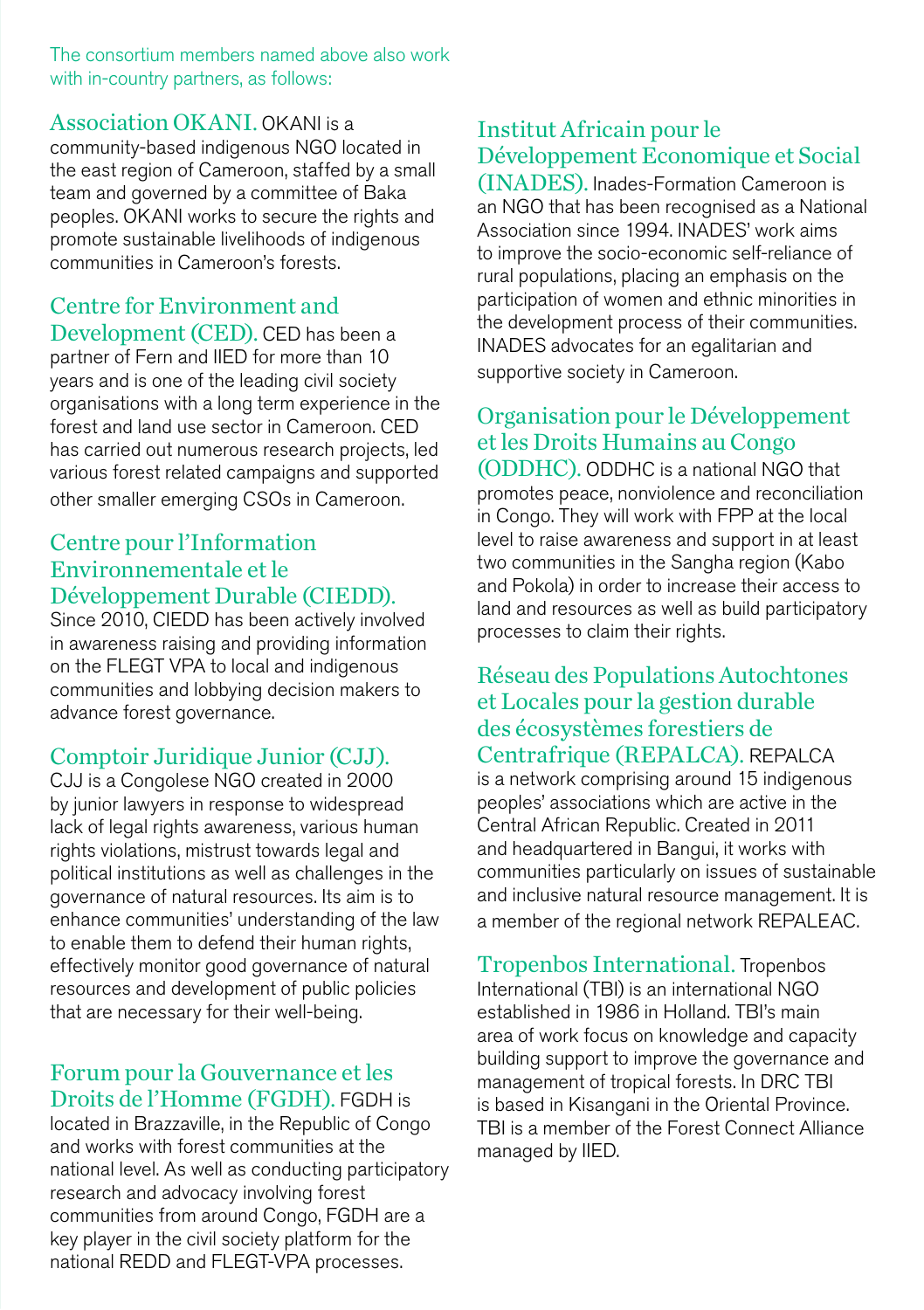## $Geographical \nvert$ focus

The initiative will focus on Cameroon, Central African Republic, Republic of Congo and Democratic Republic of Congo (DRC), with some policy and legal reform engagement work in Gabon, and regionwide dialogue, learning and advocacy activities.



## Theory of change

### Inputs

IIED, FPP, Fern, CE, RFUK, WG and partners

Funding

Work plans

Improved evidence on viable options for community forestry, including strengthening of rights.

#### Stronger capacity

of community organisations to pursue resource rights, security and commercial forest and farm production options, and articulate policy changes.

#### More effective policy engagement and implementation in support of sustainable and profitable community forestry.

### Outputs Outcome Impact

Improved governance and practice for equitable and sustainable community forestry livelihoods in the Congo Basin.

Improved livelihoods of forest dependent communities and reduced deforestation in the Congo Basin.